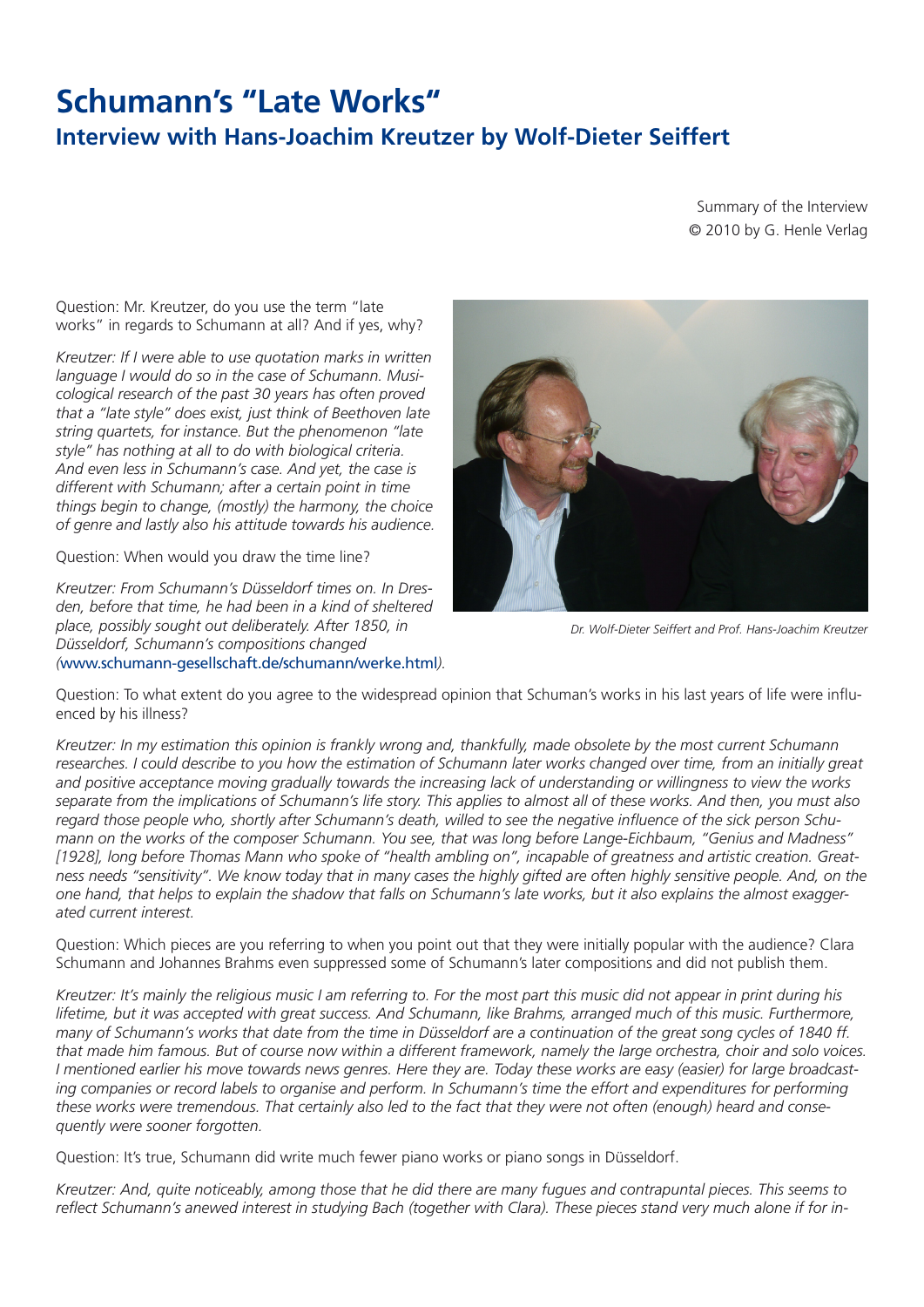*stance you compare them to Mendelssohn Bartholdy who wrote six beautiful, excellent preludes and fugues [op. 35]. But they are more symphonic while Schumann's are throughout pianistic in concept and realization.*

Question: What could have induced Schumann with his deep experience as a composer to revert to the fugue again in 1850, but also to turn to completely new genres, as you just explained.

*Kreutzer: Great artists always have something of Proteus. As soon as they have mastered one thing and completed the creation, they feel an urge to move on, to set foot on new terrain. And, pardon me, there is also that factor of boredom. So Schumann in these years begins to seek out a new audience and writes, as I said, great choir and orchestra works. But Schumann also discovers – and this might come as a surprise to some of your readers – he discovers the child as a team player in music history. The child in music; not because it is as easy as child's play, no, because it is so different. Children are a completely different kind of people than adults. This musical discovery of Schumann's cannot be pinpointed to 1850/51, rather it was planned long before. And this aspect is currently surfacing more and more. I especially admire the collection "Album for the Young", most of all, however, the "Three Piano Sonatas for the Young" op. 118. These pieces are very significant. I will list only a few characteristics. They are composed within the upper ranges, not across the entire keyboard. You don't need Liszt fingers to play them, because the notes are close to each other. Nothing lasts too long, there is no room for boredom. Hardly anything is repeated. And if I may add, as someone with decades of experience playing the piano, these pieces are not all that easy to play, they do present a challenge. Ideal study material.*

Question: You especially mentioned Schumann's "harmony" that noticeably changes in the "late works". Could you specify that?

*Kreutzer: In short, what is novel is the following: within a very short space a very fast change in the progression of the harmony occurs. To provide evidence would go beyond the limits of this interview. But listen to each composition after 1850 with this in mind – this feature that so differs from the ingenious earlier works will reveal itself.* 

## **The "Gesänge der Frühe" threaten to tear my hand apart. I simply cannot play that**

Question: Allow me to ask you a personal question: do you prefer to play "Gesänge der Frühe" or "Davidsbündlertänze"?

*Kreutzer: A personal question affords a personal answer. The "Gesänge der Frühe", especially the inner movements, threaten to tear my hand apart. I simply cannot play that, my fingers simply will not stretch that far. But I would not want to have to choose between the two pieces. My special interest in Schumann focuses on his chamber music with piano from his last years of creativity. These works seem in my opinion to continue the early piano compositions in a special and truly consequent way. For one you have the piano trios, of which the last is really a "late work", and then you have the many mixed instrumentations with "piano and …" (with cello, viola, oboe, clarinet etc.)*



Question: Are there any late compositions of Schumann that you would call "failed".

*Kreutzer: No, not at all. To the contrary, I would like to add to the list of especially accomplished chamber music pieces with piano – don't be surprised – seven concert pieces, of which especially the late ones are worthy of mention. the violin concerto [WoO 1], the cello concerto [op. 129], the four concert pieces for piano and orchestra [op. 54, first, lost version in one movement; op. 92, 131, 134], and lastly my special favourite, the concerto for four horns and orchestra [op. 86]. This piece is the best example to show how Schumann was always ahead of his times, how he was revolutionary in opening new musical worlds and developing them. The valve horn has only just been invented, and he immediately writes piece not only for one valve horn, but for f o u r .*

Question: My last question. Why is it, do you think, that many musicians seem to avoid Schumann's late works? And this despite the fact that musicologists have increased their work on them, and that important musicians have developed a much keener interest, as well (several pop up immediately, Abbado, Harnoncourt, Holliger, Rattle, Schiff).